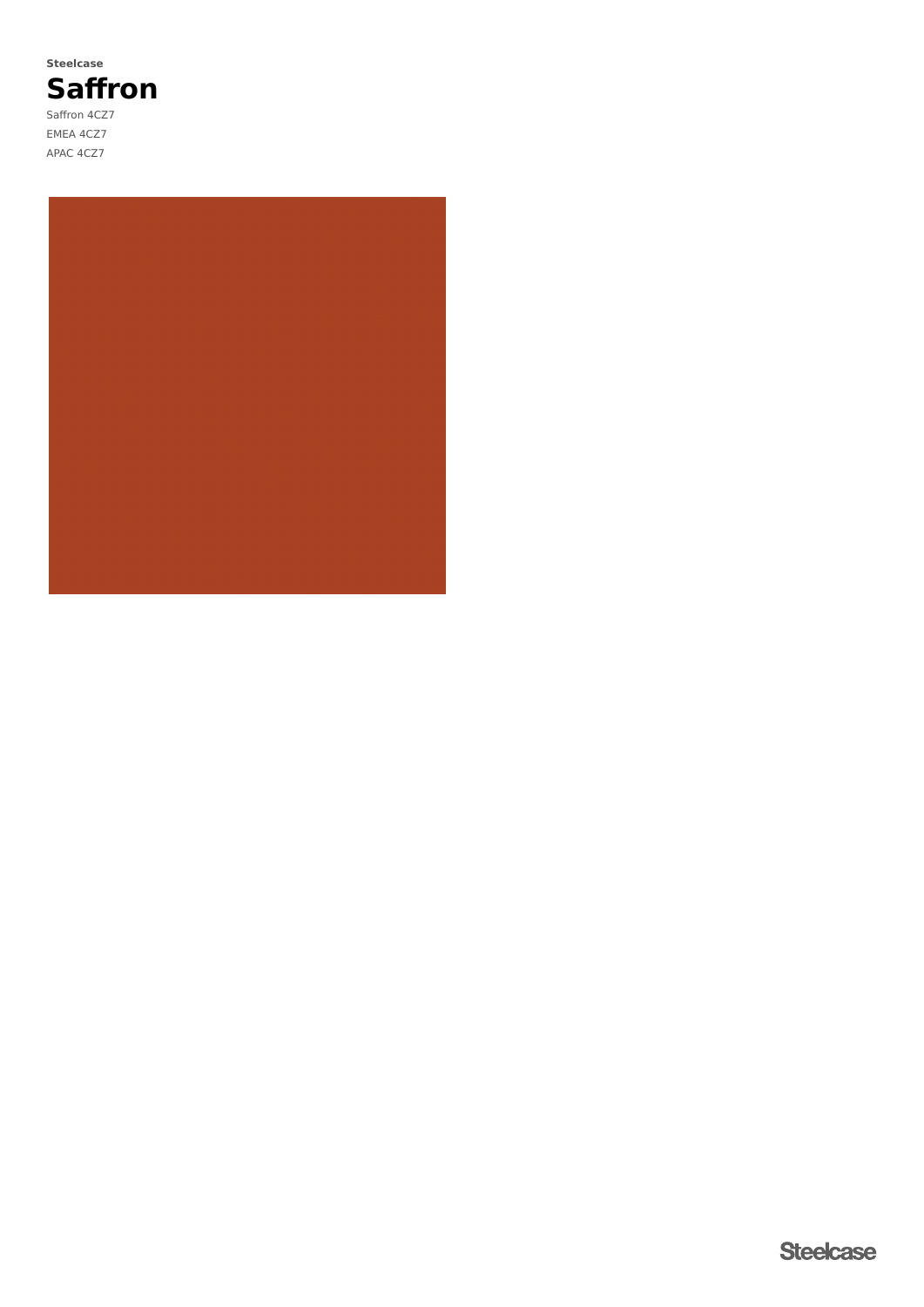#### **Saffron Steelcase**

## **OVERVIEW**

| <b>Material Type</b> | Smooth Paint, Accent Paint                                    |  |  |
|----------------------|---------------------------------------------------------------|--|--|
| Price                | Paint 3                                                       |  |  |
| <b>Collection</b>    | <b>Accent Paints</b>                                          |  |  |
| <b>Offering</b>      | Select Surfaces                                               |  |  |
| <b>Brand</b>         | Steelcase, Coalesse, Steelcase Health, West<br>Elm, Orangebox |  |  |
| Global Availability  | Asia Pacific, Europe, Middle East, Africa,<br>Americas        |  |  |
| <b>Gloss Level</b>   | Medium                                                        |  |  |
|                      |                                                               |  |  |

### **SPECS**